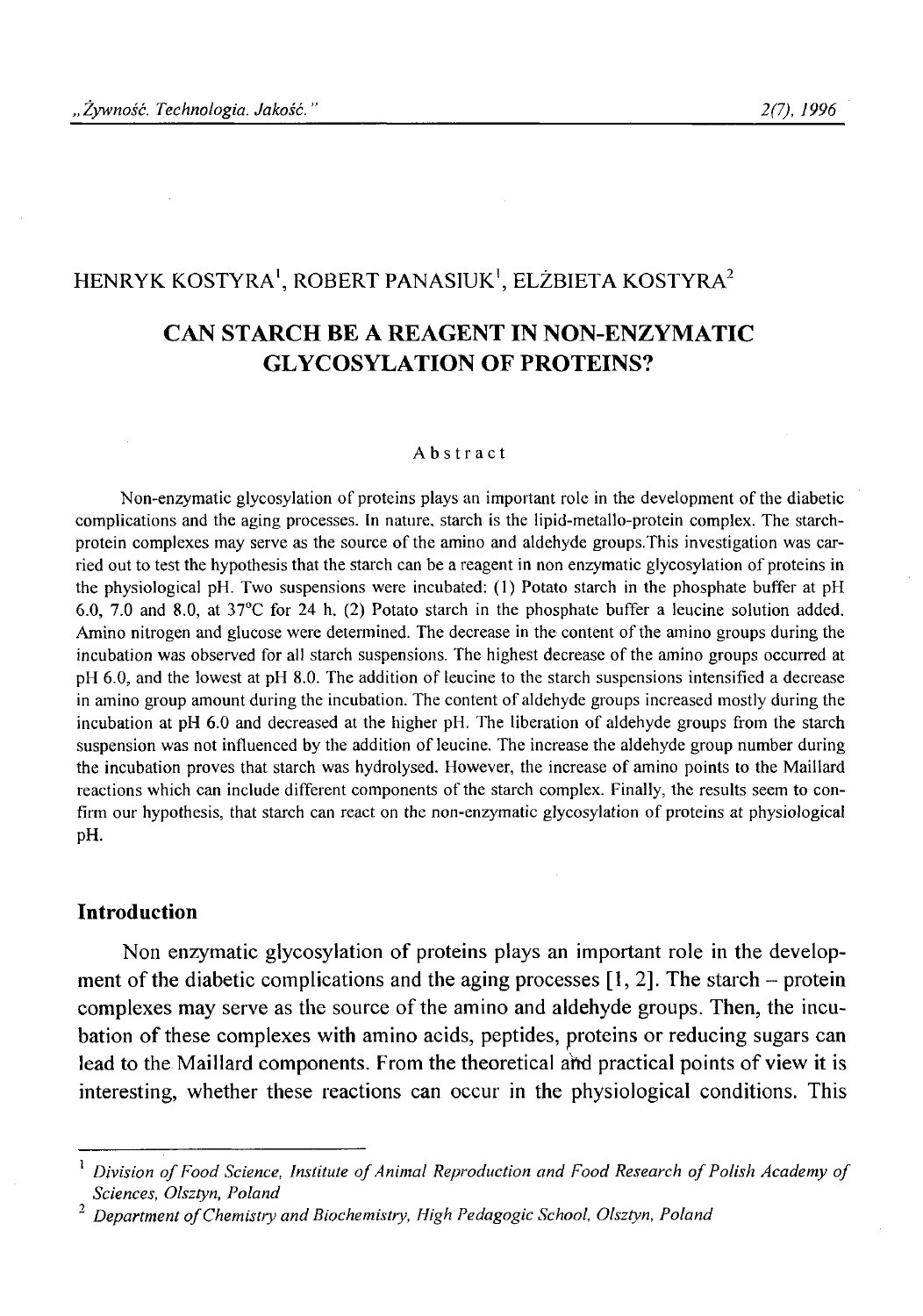investigation was carried out to verify the hypothesis that starch can react on the nonenzymatic glycosylation of proteins at physiological pH.



Fig. 1-3. Changes in the content of the free amino and aldehyde groups in the starch suspensions during the incubation with phosphate buffer at pH 6.0, 7.0 and 8.0, expressed in  $\mu$ mol/g starch. With leucine:  $\blacksquare - (-NH_2)$ ,  $\blacksquare - (-CHO)$ , without leucine:  $\blacklozenge - (-NH_2)$ ,  $\blacktriangle - (-CHO)$ .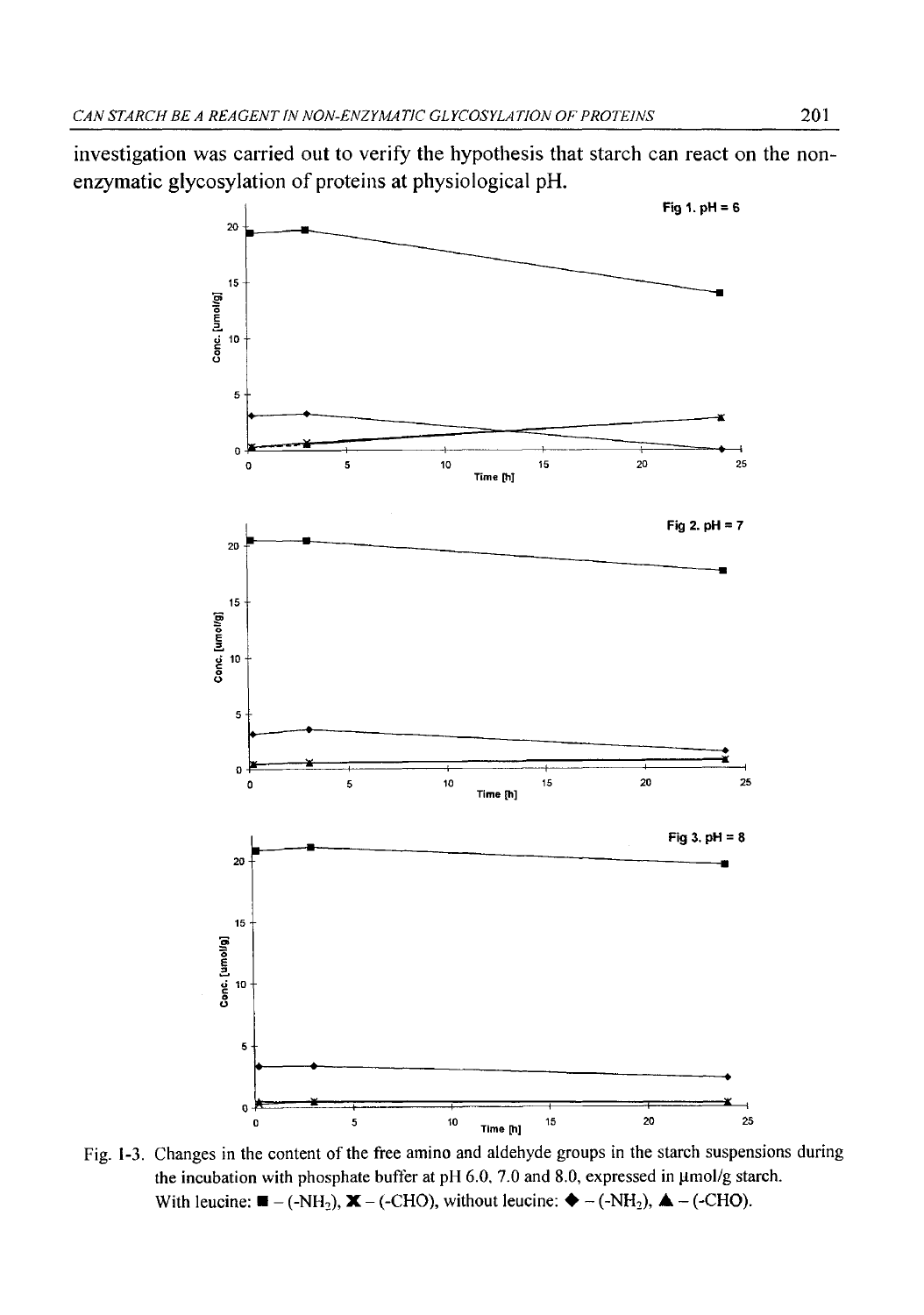## **Materials and Methods**

Two suspensions were incubated on mechanical stirring: (1) Potato starch (30g) in 150 ml of the phosphate buffer (0.2 M) 15 ml water added pH 6.0, 7.0 and 8.0 were maintained at 37°C for 24 h, (2) Potato starch in 150 ml of the phosphate buffer 15 ml of leucine solution (30 mM.) added. Samples were collected at 0.6, 3 and 24 h intervals. The samples were centrifuged at 4000 g for 10 min. The supernatants were kept at -25°C followed by the determination of the amount of amino nitrogen and glucose immediately after thawing.

Amino nitrogen was determined by the Alvarez-Coque et.al. method [3]. An aliquot of samples (0.25 ml) was taken for analysis. The absorbance was measured at 340 nm. The calibration curve was obtained by using the leucine solutions with the concentrations ranging from 0 to 10  $\mu$ mol/ml.

The concentration of glucose was determined by the Davis et.al. method [4]. The 1 ml samples were analysed. The absorbance was measured at 420 nm. The calibration curve was obtained from the glucose solutions of the concentrations ranging from 0 to 2.0  $\mu$ mol/ml. The glucose solution was stabilized with 0.25 % benzoic acid.

### **Results and Discussion**

The decrease of the amino group content during the incubation was observed for all starch suspensions. The highest decrease occurred at pH 6.0, and the lowest at pH 8.0. The addition of leucine to the starch suspensions intensified the amino group ceasing on the incubation. The content of aldehydo groups increased mostly during the incubation at pH 6.0 and decreased at the higher pH. The liberation of aldehyde groups from the starch suspension was not influenced by the addition of leucine. In nature, starch is the lipid-metallo-protein complex. Thus, protein is the source of the free amino groups in this complex and the terminal glucose units deliver the aldehydo groups. The increase in the aldehydo group population during the incubation proves the starch hydrolysis. However, the increase of the amino groups points to Maillard reactions which involve various components of the starch complex, as follows:

| a/ | within the starch complex                                                                                                                                                                                                        | b/ | between the starch complex, and leucine and glucose |  |                               |
|----|----------------------------------------------------------------------------------------------------------------------------------------------------------------------------------------------------------------------------------|----|-----------------------------------------------------|--|-------------------------------|
|    | <b>Starch</b>                                                                                                                                                                                                                    |    | $Starch-C=O$ $H-N-Lecine$                           |  |                               |
|    |                                                                                                                                                                                                                                  |    |                                                     |  |                               |
|    | $H-C=0$                                                                                                                                                                                                                          |    |                                                     |  |                               |
|    |                                                                                                                                                                                                                                  |    |                                                     |  |                               |
|    | $H-N-H$                                                                                                                                                                                                                          |    | $Protein-N-H$ $O=C-Glu\csc$                         |  |                               |
|    |                                                                                                                                                                                                                                  |    |                                                     |  |                               |
|    | Protein                                                                                                                                                                                                                          |    |                                                     |  |                               |
|    | $\mathbf{m}$ , it is a set of the set of the set of the set of the set of the set of the set of the set of the set of the set of the set of the set of the set of the set of the set of the set of the set of the set of the set |    |                                                     |  | $\mathbf{1}$ and $\mathbf{1}$ |

The highest decrease in the amino group content at pH 6.0 proves that the top reaction rate of carbonyl-amine condensation is reached in the moderately acidic medium.